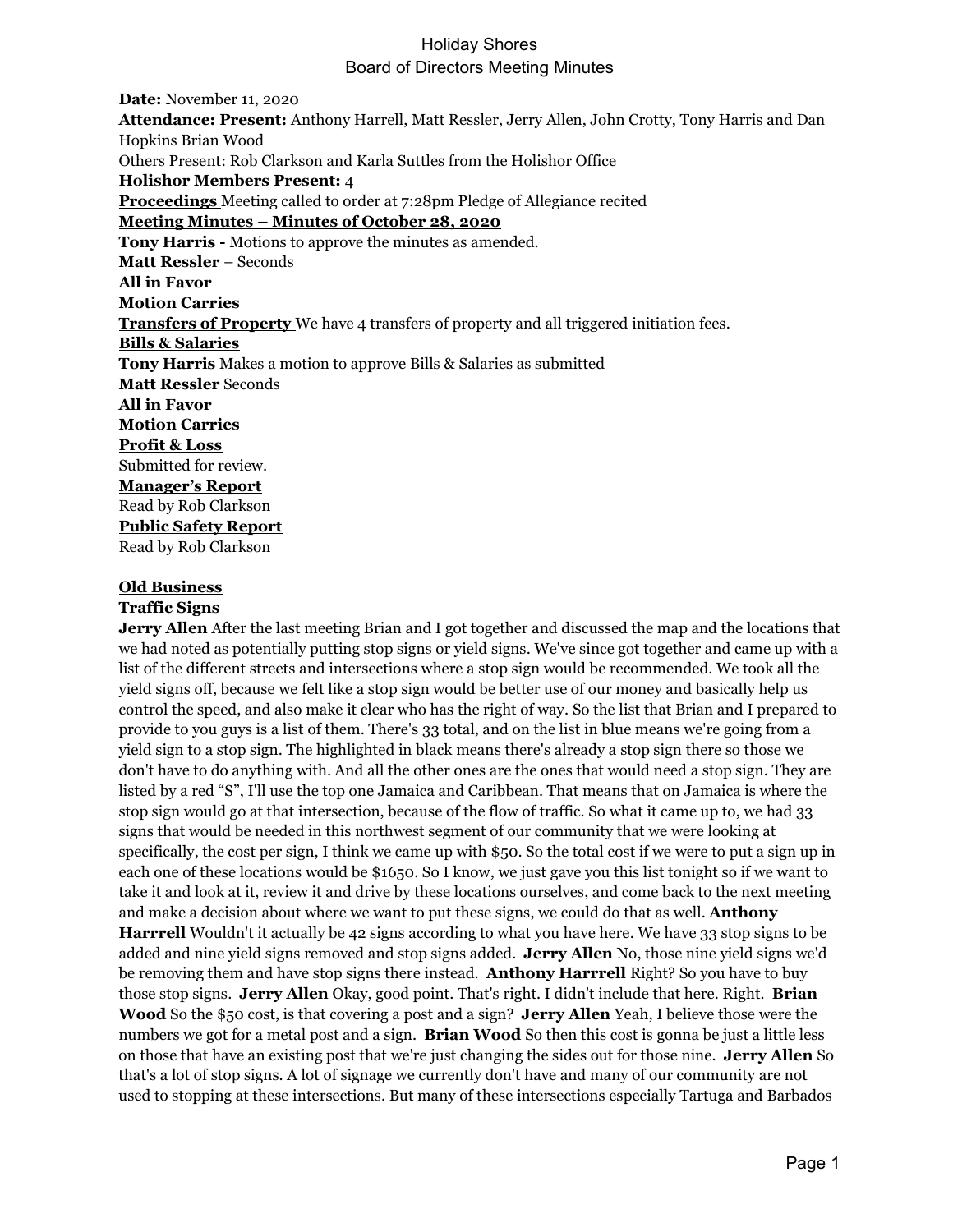stands out in my mind because there's zero signs and it's a four-way intersection. And like I've said before, I've almost got t- boned there once. I came upon an accident about five or six years ago that somebody got t-boned there and I've just seen a lot of people come off Tartuga and turn on Barbados and not stop. So some of those intersections that are much more traveled on are the ones that I think we need to address pretty immediately, or as soon as possible. **John Crotty** At one point you guys proposed putting one on Caribbean to break it up. I don't see that on the list. **Jerry Allen** I didn't include that on the list. That was something I thought we could just chat about and see what we all thought about having something on that street. It's a pretty long street and people do get up to speed pretty quickly and exceed the speed limit quite often. The sheriff was there a couple days ago, do we know how many people he stopped? **Matt Ressler** No I don't know, but I could easily find out. **Anthony Harrrell** Any other thoughts on the overall presentation here? **Brian Wood** I agree with Jerry on that. Getting rid of the yield signs and putting in more stop signs. I know people may not like it at first, but it's going to make it safer out there, especially since the inclusion of the golf carts and the side by sides which are less visible on the roadways. And I just think the more stop signs we put in there it's gonna delay people for an extra 10 seconds in their drive. I don't think that's too much to ask to have a safer community. **Matt Ressler** I like the approach, proactive instead of reactive when something happens. **Tony Harris** I think just for the discussions we've had before, you know we don't have a lot of accidents out here. I'm not sure you know, we have people that do speed and obviously we have the sheriff's department come out and try to rectify that and get people to slow down. You know, we give them tickets and whatever. I'm not sure if we need this many stop signs. We should go ahead and look over it and have more discussion on it the next time. **Anthony Harrrell** All right, so everybody will take this home, drive the community and see what you all think and then we'll come up with a decision at the next meeting.

#### **Marina Cable Rule/Fines**

**Anthony Harrell** Rob, we talked about this the last meeting, we have the verbiage written up with one of the things that's kind of holding us up is do we have some way other than security being there and witnessing it. Do we have any progress with the camera? **Rob Clarkson** I was told that there's going to be a very detailed surveillance system put in down at the marina and that we would have access to it. **Tony Harris** Do you have any ideas on a time frame of when they might have that in **Rob Clarkson** I assumed that it was gonna be like towards the spring because it has to do with people messing with people's boats and his business. **Anthony Harrrell** So one of those cameras may be overlooking the cable. How would we monitor it? Is he going to do it for us? **Rob Clarkson** The discussion I had with him was I just get together with him and go view it. **Brian Wood** Do you know if it's gonna be something you can do remotely, that anybody can see remotely? **Rob Clarkson** I would doubt it. I mean, it's gonna be a private system. So I don't think he's gonna allow us access to that. **Brian Wood** We did talk briefly at the last meeting, too, about putting a new lock on it. **Rob Clarkson** We're actually getting the padlock that you and I talked about. You have to lock it to get the key out. It's on order. **Anthony Harrrell** With that piece of information, we may have surveillance on that cable. Is this something that we think we might want to move forward with? **Matt Ressler** I think so. **Tony Harris** Do we want to table the rule until the spring to see what we're going to have? We could have the rule in place, we're gonna put it in, we would have it but we may not be able to enforce it depending on what we get from the cameras. If it's not what we need, we won't be able to enforc it unless security sees it. **Anthony Harrrell** When Rob installs that new lock, where you can't take your key out unless it's locked back up, that may eliminate the whole issue, right? **Rob Clarkson** They could still leave the cable down and lock it and get the key back. **Brian Wood** It should help with the people forgetting because a lot of it I think is just honest mistakes and people forgetting to lock it back. And I think that's going to help with that issue. It's not going to solve the problem, but it might help. **Matt Ressler** What are you gonna do when you have people start coming up, because if somebody's got a key in there, I'm gonna take it out. **Rob Clarkson** You have to lock it in order to take the key out. **Matt Ressler** Right. So I'm going to take their key out and turn it into the office. So I mean, what are you gonna do whenever you start getting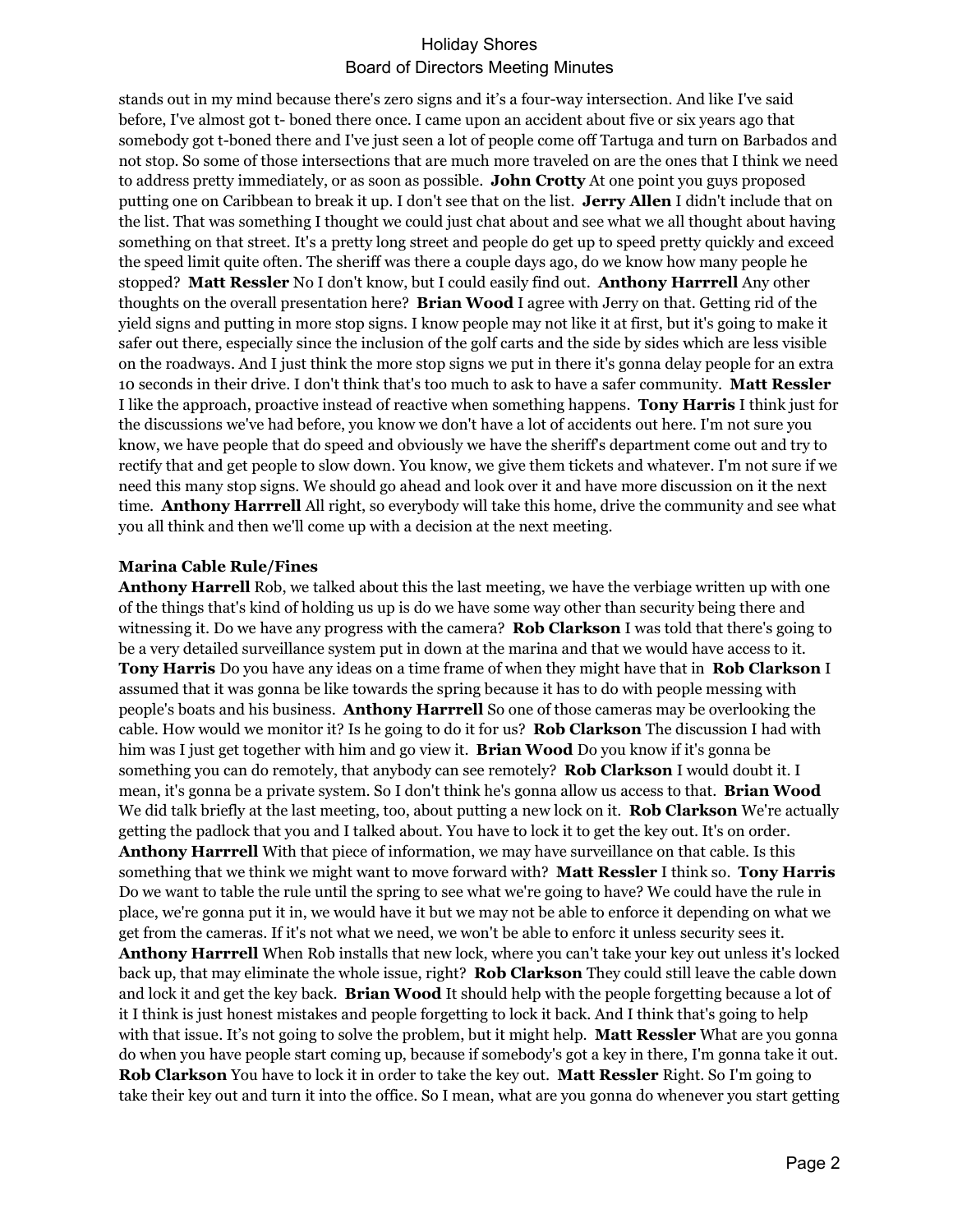people coming in here saying, Oh, I forgot my key and somebody took my key. They're gonna pay for a new one. **Brian Wood** Yeah. If that's your fine structure then obviously they didn't lock it when they were done. **Matt Ressler** Right. So do you write a citation off of that? **Brian Wood** Absolutely. **Matt Ressler** I think you would. **Anthony Harrrell** So I think we should wait and see how that all pans out and what kind of an issue is after we have the new lock. I don't see where it's gonna be a huge problem after that. **Matt Ressler** What if it is? Then you got to wait an extra 90 days for it to go into place. So my recommendation would be go ahead and put it in place now. That way you always have it there. **Anthony Harrrell** Have we posted the rule somewhere? **Tony Harris** No, we haven't. We have to make a motion and a second and post it. And then we wait the 60 days and then approve it. **Matt Ressler** Well, I'll make a motion. **Tony Harris** But we want to see if we have the cameras because we have basically no way to enforce it. **Matt Ressler** I'll make a motion to post that rule as written. **Rob Clarkson** You need to read the rule. **Jerry Allen** Let's take another look at it. It's been a while since we looked at it, at least since I've looked at it. **Matt Ressler** Well, then I say we keep this on the agenda for the next meeting then. **John Crotty** With not having as many meetings at the end of the year, there's not going to be many opportunity for people to come up talk about it. Right. There's nobody getting on and off the lake much right now anyway. **Anthony Harrrell** Can we get that verbiage in the next packet.

### **Fish Stocking**

**Rob Clarkson** They were 500 short on bass, and they called me the other day and wanted to deliver some really little ones. I told them no, we would hold off till the spring, and put the ones that we bought in. There's a national shortage, they sent me an email today just to confirm that they owe us 500. I didn't want two to three-inch bass being put in and being eaten. **Anthony Harrrell** How many people witnessed the fish stocking? **Matt Ressler** Shaun Diltz was there and was Rob Frey there? **Rob Clarkson** Yes and a couple of the maintenance guys. Mortality rate was a little higher than what normal is. It wasn't awful. **Matt Ressler** Did you relay that back to Herman brothers? **Anthony Harrrell** He talked about it with Rob while he was there. **Tony Harris** Did those get counted in our count, or do they subtract those out of what we've paid? **Rob Clarkson** They subtract them? **Matt Ressler** Did they have an idea of when in the spring? **Rob Clarkson** We haven't discussed it yet, he said first thing. There's a national bass shortage right now, nationwide. **Anthony Harrrell** I wonder why that is? What causes a bass shortage?

#### **Solar Panels**

**Anthony Harrell** We left that with Rob fry. He was going to look at some of the current submissions for solar panels and see what the footprint and height. That was one of our concerns, we really didn't have problems with the rooftop style. But the ones that are being placed in the yard on the property, we wanted some more information on it. He was gonna try and get with one of the association members who was talking about putting in the solar panels and try to get us some dimensions. Since he's not here, we'll get that information from the next meeting.

#### **New Business**

#### **Announcing New Check Signing Officers**

**Tony Harris** Your officers would be Anthony Harrell-President, John Crotty-Vice President, Tony Harris-Treasurer and Matt Ressler-Secretary. **Matt Ressler** And everyone is a check signer? **Tony Harris** Yes.

#### **Open Floor**

**Anthony Harrrell** Does anyone here have anything for open floor? **Matt Ressler** I do. Where are we at with Breakfast With Santa? Are we gonna do it? **Rob Clarkson** We haven't had any volunteers. **Matt Ressler** The office ladies didn't want to. Okay. So, the other thing that I have is, on our website,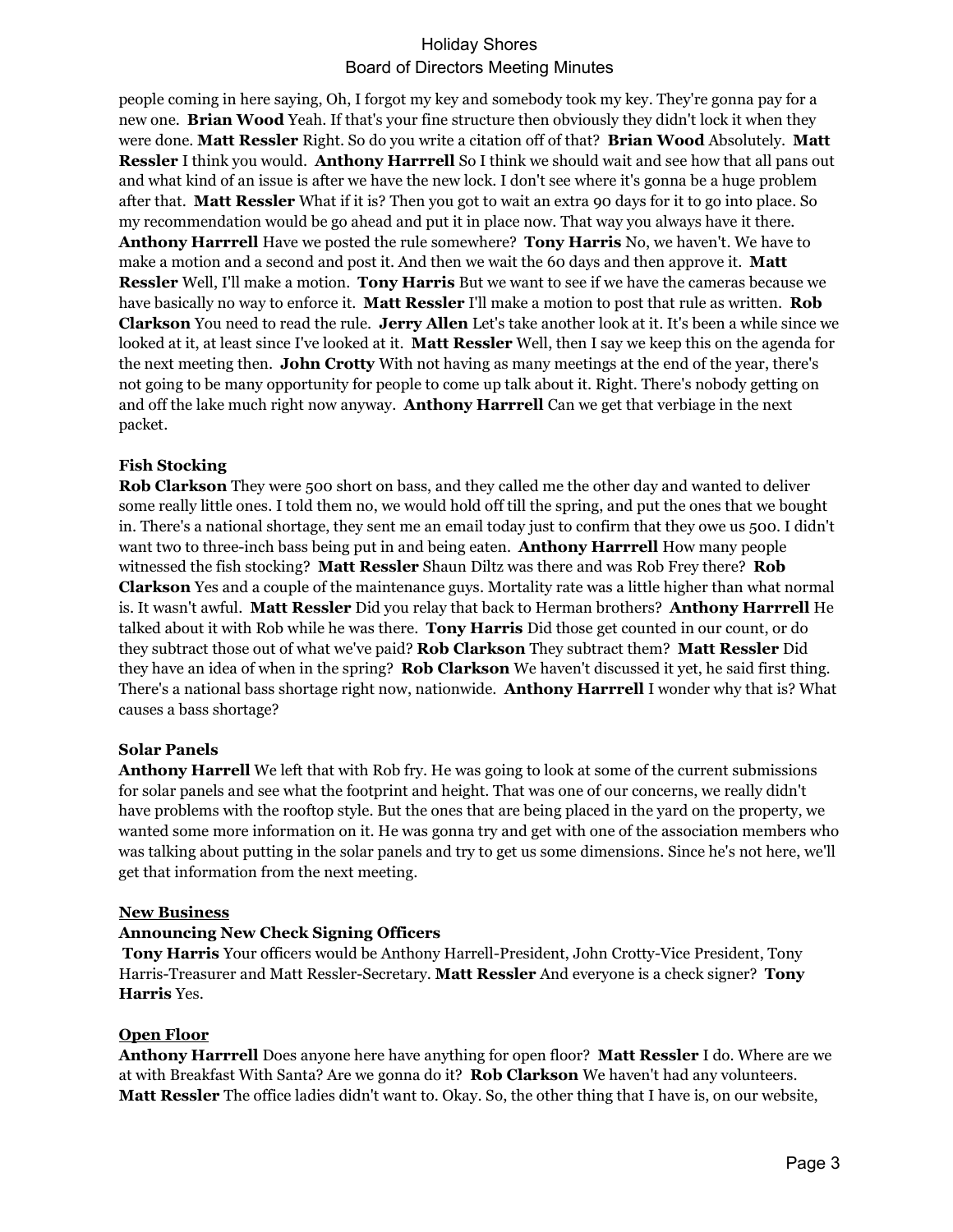it's not listed under our creel limits of our fish. Can we go in there and remove the small mouth bass because we don't have those in our lake anymore and a recommendation of changing the size limit of the stripid and hybrid stripers from 14 inches to 20 inches. So what was the first part, I didn't understand what you were talking about, taking them off? We don't have those fish in the lake anymore. **Tony Harris** We got a size limit on them? **Matt Ressler** Yeah, we have a size limit on our website. It just needs to be updated, then a recommendation to change the size limit. **Jerry Allen** What are the size of the stripers when they put them in? **Matt Ressler** I think it's four to six inches, Rob? **Rob Clarkson** I'm not sure what we ordered, I would have to look into it. **Jerry Allen** How many years does it take them to get 20 inches long? **Matt Ressler** It varies, it depends on water clarity, how much they're eaten. Normally, they'll grow about two pounds a year. But still, I mean, we're putting them in here for a reason. **Brian Wood** The whole reason we put them in there is as a predator fish to take care of some of the other fish populations so we might as well let them get bigger. **Matt Ressler** Let them get bigger before they start getting harvested later. **Rob Clarkson** I think they were 8-10s. **Matt Ressler** OK, yeah they might be, the hybrids. And we don't have a size on the stripers. **Rob Clarkson** That'll be market. **Matt Ressler** So I if you look at these lakes that are known for stripers it is 20 inches. **Jerry Allen** I was just curious how the growth of a striper would be once we put them in the lake, and how long it would take. **Matt Ressler** Five years, but I mean, if you if you can get more out of them, then so be it. But right now, it's 14 inches. I would like to ask the board to change that to 20 inches and remove the creel limit from three to one and make them 20 inches. Because right now it's three and 14. **Jerry Allen** What if we look at the whole creel limit we have and make adjustments and then bring it back to us. **Matt Ressler** That's what I just did. **Tony Harris** Nope, I mean, it'd be nice just to have it and kind of think about it before the meeting. Maybe give us some information what some of the other lakes do. **Jerry Allen** I'm not disagreeing with you, Matt. I just want to make sure I see it. **Matt Ressler** Right. No, I get it. **Anthony Harrrell** So along those thoughts the flat heads are in there for a reason to. **Matt Ressler** Flat heads are in there for a reason. I mean, if you guys want I can talk to all three of the biologists that I've been speaking with for everything else and see what their recommendations are. **Anthony Harrrell** We can have channel cat but release the flatheads. **Matt Ressler** That's a possibility too. **Anthony Harrrell** Our whole goal with this was trying to balance out the ecosystem and then people harvest them. **Matt Ressler** Do you want to make them catch and release only, the flat heads. **Anthony Harrrell** That's what I was thinking. **Matt Ressler** I don't think so, you just up the size on them. But really, I mean, there's two ways to look at this. One way is we really don't have a way to police it. **Anthony Harrrell** Right. **Matt Ressler** But it's just a suggestion more than anything else. Bottom line. But I mean, if you want to look it up in the creel limits on those, we can. I can ask all three of the biologist, what do you think on this? Maybe one flat head and three channels. I mean, I don't know. **Anthony Harrrell** What do we have for this right now. What's our creel limit on catfish? **Tony Harris** We have a daily limit of three. Yeah, they're 14 inches and daily limit of three. **Anthony Harrrell** Three or 14 inches. **Matt Ressler** Maybe just up that. **Anthony Harrrell** Or lower it. **Matt Ressler** Up the size limit, and the lower the creel limit. **John Crotty** I like Jerry's suggestion, if you could provide a comparison to what you're wanting to change to what is now. **Matt Ressler** Right. That's what I'll do, I can do that. **Brian Wood** Part of that on the flat heads, I think is me educating the community to as you know, your money's going towards putting these in here for a reason to balance out the lake and kind of put something out to where we can educate the community on, Hey, if you're taking these out of there, it's counterproductive on what we're trying to do with the lake. **Matt Ressler** Rob, what's your take? **Rob Clarkson** I'm game to do whatever you want. You make the rules. **Tony Harris** When you guys look at it, make some recommendations back to us and that'd be awesome to have a body or voice to help get that word out too. **Anthony Harrrell** Which are the ones that don't reproduce in our lake. **Matt Ressler** The stripers and the hybrid stripers do not reproduce in our lake. **Tony Harris** How long do they live? **Matt Ressler** So the hybrids, what are they're saying Rob, four to seven for the hybrids? **Rob Clarkson** Like 10 years, about 20 pounds, a little bigger than 20 pounds, and then they start dying off. The 10 years was what my understanding was on a hybrid. **Matt Ressler**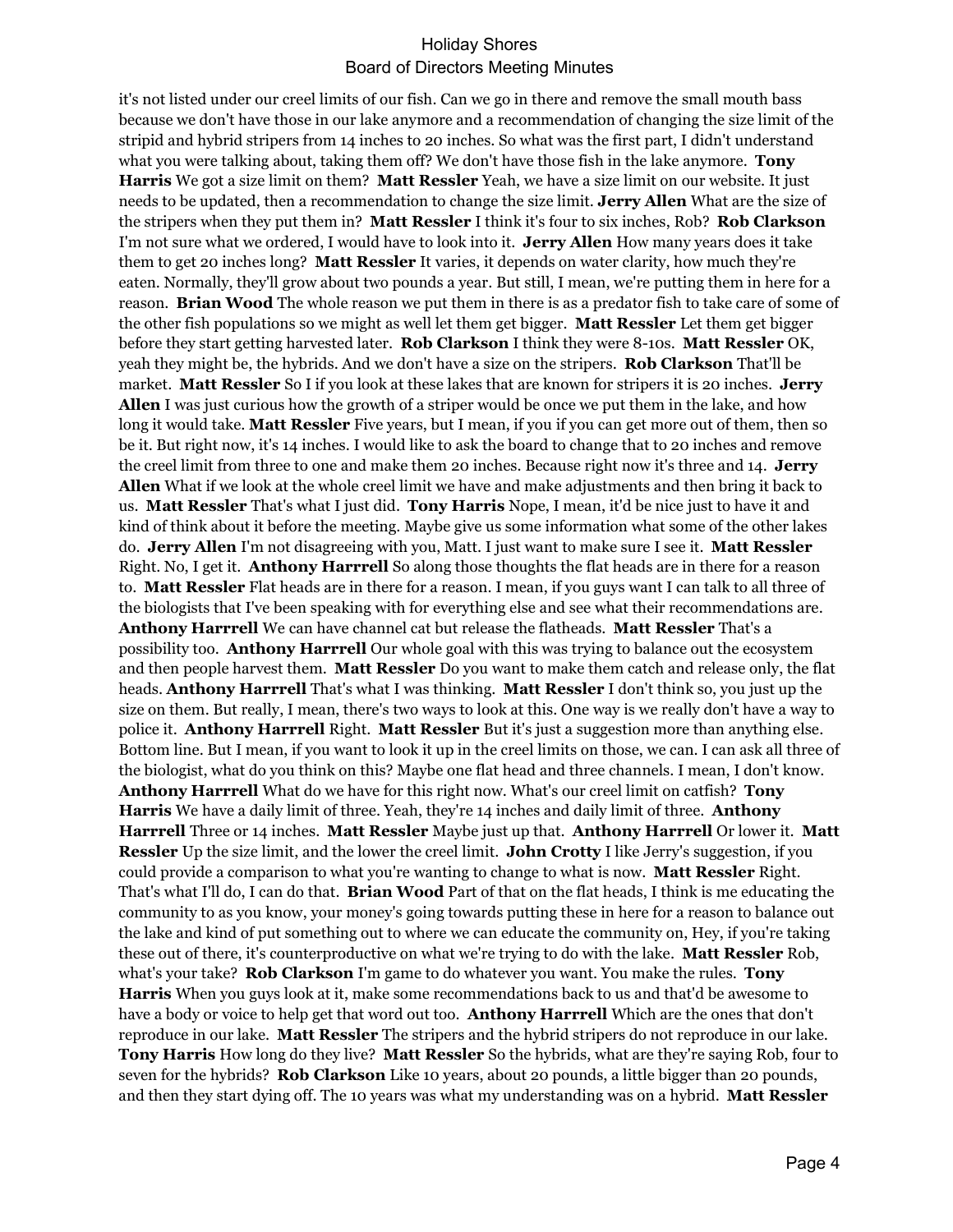But then the stripers are even longer. **Anthony Harrrell** They live longer and a get lot bigger. **Matt Ressler** Neither one will reproduce. **Tony Harris** I was just trying to get an idea of you know, if we're talking about raising the limit, and if it takes them like, like five years to get to that size, and their only going to live seven you got about a two year or if they have 10 you got a two to five year window then? **Matt Ressler** Well, they're pretty active in our lake, they're really active. You know, whenever we had a whole bunch of them in here. Yeah, we don't have them because we weren't stocking them for so many years. But they're fun to catch. But if you hook an actual striper hold on, because you probably won't get it in. **Tony Harris** That's when it's fun to fish. **Matt Ressler** I'll talk to the biologist and we'll go from there. **John Crotty** Any other open floor from the board? **Anthony Harrrell** Anybody in the audience have anything open floor?

**Kent Scheibel (893)** I have some questions about political signs. I drove up here on election day, and I noticed that both entrances to the parking lot were shrouded in signs, political signs, and I went and I complained as to our office people and they tried to get a hold of some people but they couldn't. Rob was sick and everybody else was gone or out. And, you know, they just didn't know. So I came back Monday this week, to see if you had a meeting on Veterans Day. And at that same time, I noticed the signs were still there. And I thought they probably shouldn't be. And so I did talk with Rob and his only thing was he seemed to be concerned about was the size of the signs more than anything. And he made sure I picked up my little rules so that I could, you know, speak accurately. I did look up on page 48, when it talks about political signs, which gives the dimensions. And I said, well, is there any restrictions against placing signs on association property? And he kind of like, well, no, not really. I said, good, then I can take them and place some down on the beach, oh no, you couldn't do it there, you know. So obviously, there is some kind of restriction. And it bothers me that we have political signs on association property for several reasons. I think it's an unfair advantage for the people that don't know about it. It also represents an endorsement for those people who have their signs on the property. Somebody's looking at the signs at all, well, the association wants me to vote for this person. Look, they let them put their signs here. And not only that, it gives the people running for whatever office an opportunity to get that last glance in if you don't know who you're going to vote for. It might be the thing to change your mind or turn it around. With that, I'm looking to you, are there any restrictions, as far as I've always thought, and I've only been out here about 47 years, that political signs were okay on private property. And hopefully, we won't have to share the public property of the association to set them up where people enter and exit Holiday Shores, along the beaches, along the club house, on the roads that are split as you come in one way or another. Hopefully, that won't be the case. But I was always under the assumption that the signs had to be placed on private property and the association property was taboo. I know about seven mayors personally, and none of those mayors have in their community a place to put signs that the city owns. And that's Granite City, Edwardsville, Godfrey, Wood River, South Roxana, Alhambra and Hamel and none of those places do so I I'm surprised that we allowed it. Do we allow it? Or is it just a misunderstanding? **Anthony Harrrell** I wasn't aware that we had any on our property. **Tony Harris** I've seen them at almost every election since I've been here for 10 years, when you come in the poll, they have to be a certain distance away. They have to be out there when you come into the parking lot. They can't be out by the door. **Anthony Harrrell** Did they approach us for permission to put up signs? **Matt Ressler** We should have taken them down. **John Crotty** I saw them, but I agree. I don't think the rule says you can't put it on association property. **Tony Harris** Yeah, I'm not seeing it. I was looking at it and it just has the size in here. But I mean, they've been out here. They've been at every entrance every year, so I've seen them every year I've come in. **Brian Wood** Sounds like it's just something it's never been addressed. But I agree with this gentleman they probably shouldn't be on association property. **Anthony Harrrell** I agree that we shouldn't be advocating for one. **Jerry Allen** So should we write something up to add to our rules here so that we're clear? **Anthony Harrrell** I think so. **Rob Clarkson** It's not people from out here putting them up, it's people that are showing up the morning of. **Jerry Allen** Yeah, political parties are for electioneering. **Kent Scheibel (893)** Well, that's even worse that we have outsiders coming to Holiday Shores on our private areas and putting up signs on the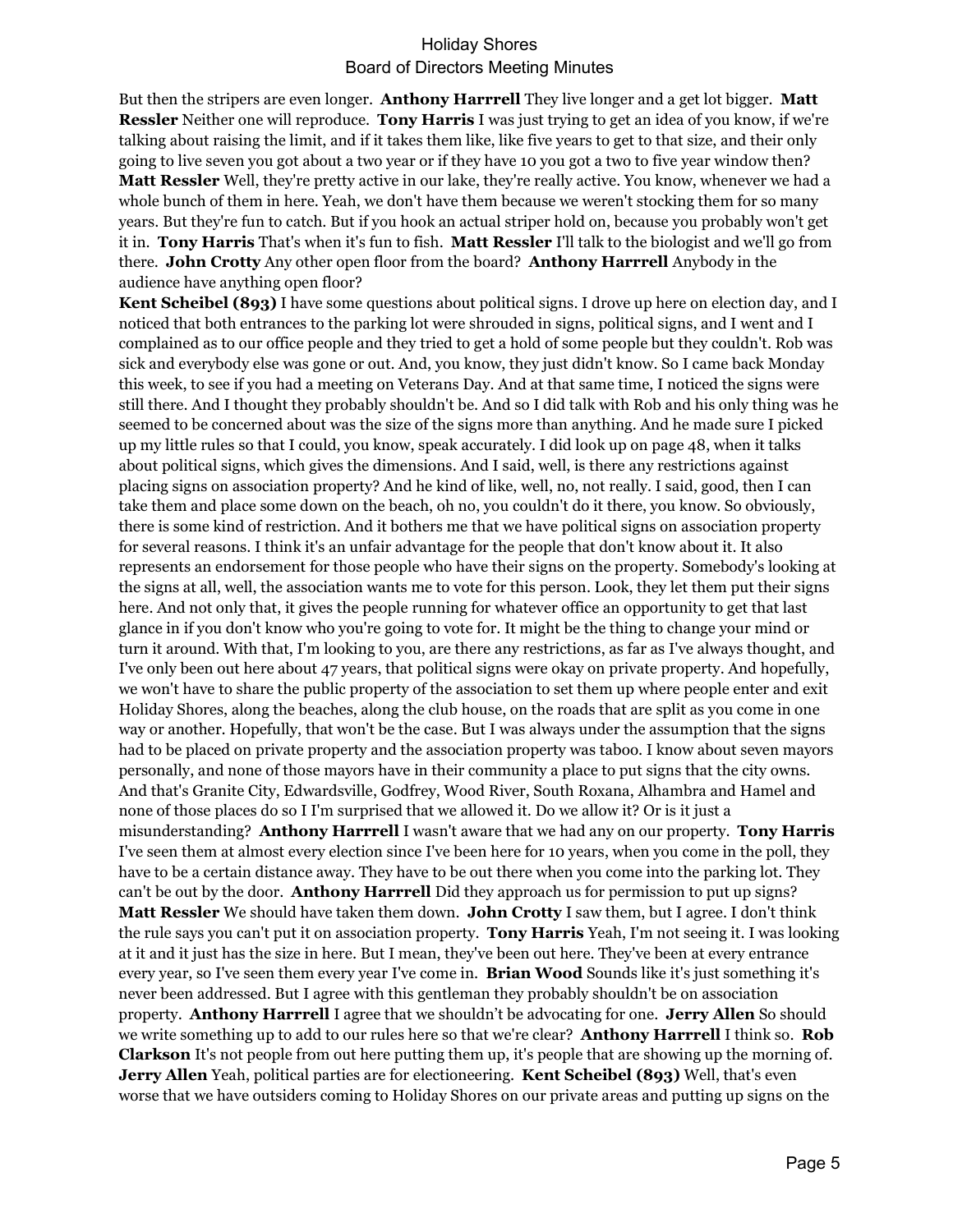polls? I think 40 feet for electioneering purposes, but I was on the county board and I used to go to all my precincts which were Moro 3 here. Matter of fact, I'm the guy that moved it to here from the water company when they put in their solar panels and ate their parking lot up. So that was 10 years ago, approximately. Fort Russell 5, Edwardsville 3, Edwardsville 21 you know, in other words. And I would check every election. Matter of fact, I take doughnuts around for the election judges because I felt along with their hundred dollars or so for doing a job like that, doughnuts would good. I would always keep my eye out for this, and I never had this happen. I vote sometimes early now. And I don't always come here. And in doing such, I've never seen the signs before. And I was in awe when I saw them. **Anthony Harrrell** Oh, I don't recall if there were any at the fire department or not. **Kent Scheibel (893)** There shouldn't be. Across the streets one thing. You know, that's private property. But at the fire department itself, it shouldn't be, it never had been. **Matt Ressler** Okay, so we're just gonna draft something up. **Anthony Harrrell** Yeah, we'll just add to the verbiage we have for political signs. I can do that. I'll draft something up. Sounds great. **Tony Harris** The question is, if it's not our people putting them up, other people aren't going to read the rules anyway. **Matt Ressler** That will clear us for the next time. **Tony Harris** We just direct security to go out there and take them down. Like I said, I don't know If we need the rule for that, or just direct them to go out there and take them down. **Matt Ressler** Might not hurt just to put a rule in there. Change some verbiage. **Anthony Harrrell** Thanks for bringing that to our attention. **Kent Scheibel (893)** I appreciate you taking time to listen to me. Thank you very much. **Anthony Harrrell** Anybody else?

**Shelley Acevedo (906) (Guest)** Some probably know the situation with the drainage. I have some pictures for the record, you guys can take a look at or whatever. And I'm also gonna leave a Topo map survey. It is sealed, nevertheless. **Shelley Acevedo (906)** I spoke with Decker, and he referred me to Rob, and I spoke to Rob and he said for us to come up here. **Shelley Acevedo (906) (Guest)** Nevertheless, our concern is the water is just crazy. We do not have a backyard. As you can tell from the pictures, there's some in there for wintertime. Like this time of year as it's getting colder, if you get a big rain, it freezes. It's an ice rink for you know, until it thaws out and then it's a mud mess for however long after that. The enlarged piping, you know did make a little bit of a difference. We're getting more erosion now throughout the property. I'm not gonna say it, you know made a whole world of difference, but it did. I don't know if the association did or if the neighbor himself put some riprap on the other side. **Shelley Acevedo (906)** The neighbor did that. **Shelley Acevedo (906) (Guest)** Which obviously is going to slow it down a little bit but it don't change the fact that if we'd want to put a fence up, it's going to catch every leaf that comes off the upper part of town. Everything funnels right down through the yard, you know, we can do a garden, can't do a pool, can't really even really get out there for days after a decent rain or steady rain because it trickles across there for days after rain. **Shelley Acevedo (906)** You can't mow for at least a week and a half after it rains. It's like a river. And that comes through there at that volume legitly and the erosion that's coming that has created on the properties like ridiculous. **Matt Ressler** Rob, what's your recommendation? **Rob Clarkson** We've had the engineer out to look at it, and try to come up with a reasonable plan to divert the water. We have an outlot there too but it's uphill. It's kind of hard to make it go uphill. But I mean, engineers looking at it. Rob and I met with him and he looked at it pretty hard and he's supposed to get with me. **Anthony Harrrell** you're on the upstream side or the downstream? **Shelley Acevedo (906) (Guest)** Downstream. So I know you can't make water go up hill. And I know you can't make water make a 90-degree turn. It'll do what it wants to do. We're willing to work with whoever to sacrifice, you know, part of it. **Rob Clarkson** We're looking at trying to use an earthen berm where that pipe comes out, direct it out away, but you still have what's coming down the hill off your driveway. If you look at your cypress trees, all the knobs are eroded away, and that's coming off the driveway, that has nothing to do with the pipe. And that was an issue when we we're looking at it with the engineer to. **Shelley Acevedo (906) (Guest)** All the water that comes down the hill on the road and comes down along the driveway along with all the gravel. If you look in those pictures, you'll see the gravel that like stacked up constantly. We're constantly cleaning up the gravel that's coming off the roadway. You know, the road is a canal, there's a ditch but the chat is built up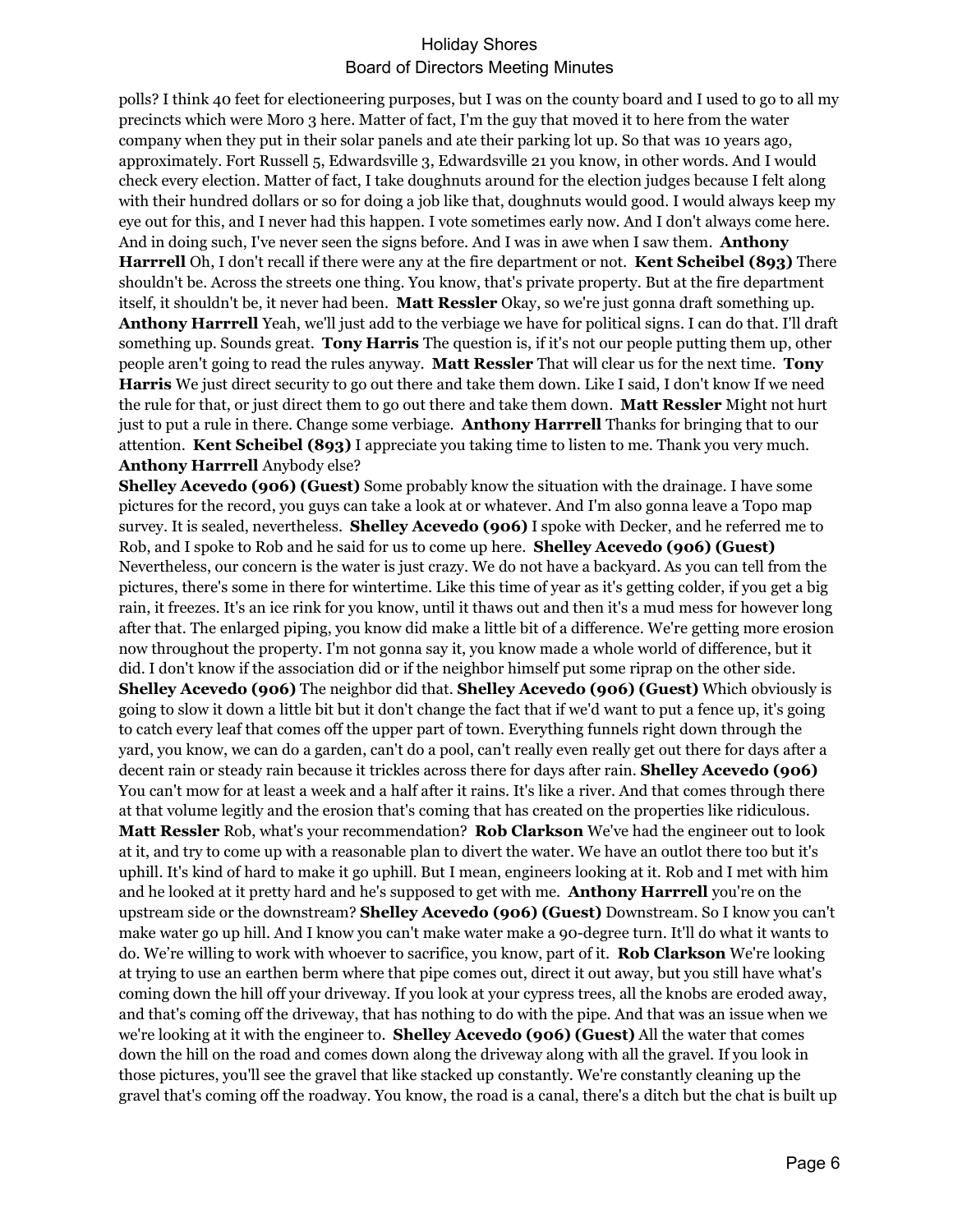and it can't get to the ditch, so it comes down until it hits our driveway. **Shelley Acevedo (906)** There is a grate in the front yard within the 15-foot easement, but it doesn't seem to go anywhere. **Shelley Acevedo (906) (Guest)** There is a metal grate like going for under the driveway. **Rob Clarkson** From the previous homeowner? **Shelley Acevedo (906) (Guest)** I wouldn't think it would be. I would think it's within your guys' area. I wouldn't think the previous homeowner really would have put it in. **Shelley Acevedo (906)** It's like a manhole in the middle of the yard. **Rob Clarkson** What the association does is it puts the culvert pipes underneath the road, not underneath your driveways. The homeowners do anything in your driveway and that ditch. If it's in that ditch area that's probably the guy before you that put that it in. **Shelley Acevedo (906) (Guest)** So all that work that's been done up the hill, you guys aren't putting none of those culverts in their driveways. **Rob Clarkson** If they need a new culvert they get it replaced? Originally it was put in by the homeowner. **Jerry Allen** So you said there's a ditch in your front yard? **Shelley Acevedo (906) (Guest)** There's a grate. **Jerry Allen** No, is there a ditch going down the easement way in your front yard? **Shelley Acevedo (906) (Guest)** It runs underneath the driveway towards the other side? I don't know. I've kind of looked around on the other side. I can't see anywhere there is an exit. Where this big boulder comes out, is it just going under a flat yard or is there a ditch there? It's pretty flat. **Brian Wood** I think I know where it's at. It's basically down in a valley where it comes down the hill both ways. **Shelley Acevedo (906) (Guest)** The Association has that property, 50 foot between our backyard, and the house next door that goes all the way to the lake. So where that water is flowing on the downstream side of the culvert is our property. **Shelley Acevedo (906) (Guest)** No, it's on our property. **Rob Clarkson** Not until it gets almost all the way to the lake. Conversation ensues. **Shelley Acevedo (906) (Guest)** I would just like a backyard, you know, for eventually a pool or you know, anything. **Matt Ressler** So what do you want us to do? **Shelley Acevedo (906) (Guest)** See what can be done. **Matt Ressler** Which we're already doing that now. **Anthony Harrrell** This is on his property, though. **Matt Ressler** But Rob's already working with an engineer. Correct? **Rob Clarkson** We had the engineer look at it. I mean, it's all about money. **Anthony Harrrell** So my question is, Rob, what authority do we have since it's not on our property, it's not on an easement, like a road like what we just did for all the ditching, what authority do we have to go in there and do any kind of ditching or whatever would need to be done? **Rob Clarkson** We don't. Only in that first 15 feet. **Anthony Harrrell** The first 15 feet after the culvert discharge. **Rob Clarkson** First 15 feet from the road edge or 25' from the center of the road. **Anthony Harrrell** There's not a whole lot we can do. **Shelley Acevedo (906) (Guest)** But there's 50 foot of association property running that same direction to the lake. That if that was cut down, even if, if I got to take down a tree, there's one oak there. Even if I gotta take that one oak tree down to get it to the back of the property. **Anthony Harrell** So you're saying re-divert some of the water to somewhere else? **Shelley Acevedo (906) (Guest)** To association property, the 50' easement. **Matt Ressler** You can't flow water up. **Jerry Allen** Conversations ensues. **Matt Ressler** Hey Rob, can you follow up with the engineer and see what his recommendation is? **Rob Clarkson** We haven't paid the engineer do any of this. Conversations ensue. **Anthony Harrrell** So we'll talk about this. We'll get with Rob, the engineers. It's gonna take us some time. So we're going to keep your document here from the plat. And we'll do some investigation on it, see what our options are. We'll get the engineer Hayden. Maybe he'd come up with some options, but it looks like there might be some ways around it. It's just gonna come down to money. Anything else for open floor? **Matt Ressler** Hey, Rob, what's the update on the culvert on Holiday Point Parkway? Is it completed? **Rob Clarkson** Yeah, it was in my manager report. I can update you on the silt removal. We removed about 3800 cubic yards of silt out of Spanish Cove. **Anthony Harrrell** So that just shows us we've got a big silt problem. It started out at three foot where they started digging in, and they had a six-foot-deep pocket. **Rob Clarkson** Now a lot of that is going to slug back down. It's 3800 cubic yard gone. So it tells you where we're at with silt in this lake. **Brian Wood** How long did that take to remove? **Rob Clarkson** Two days. **Tony Harris** Are they done or are they taking more out? **Rob Clarkson** Their done. **Jerry Allen** I noticed there's been loads of dirt on people's property,